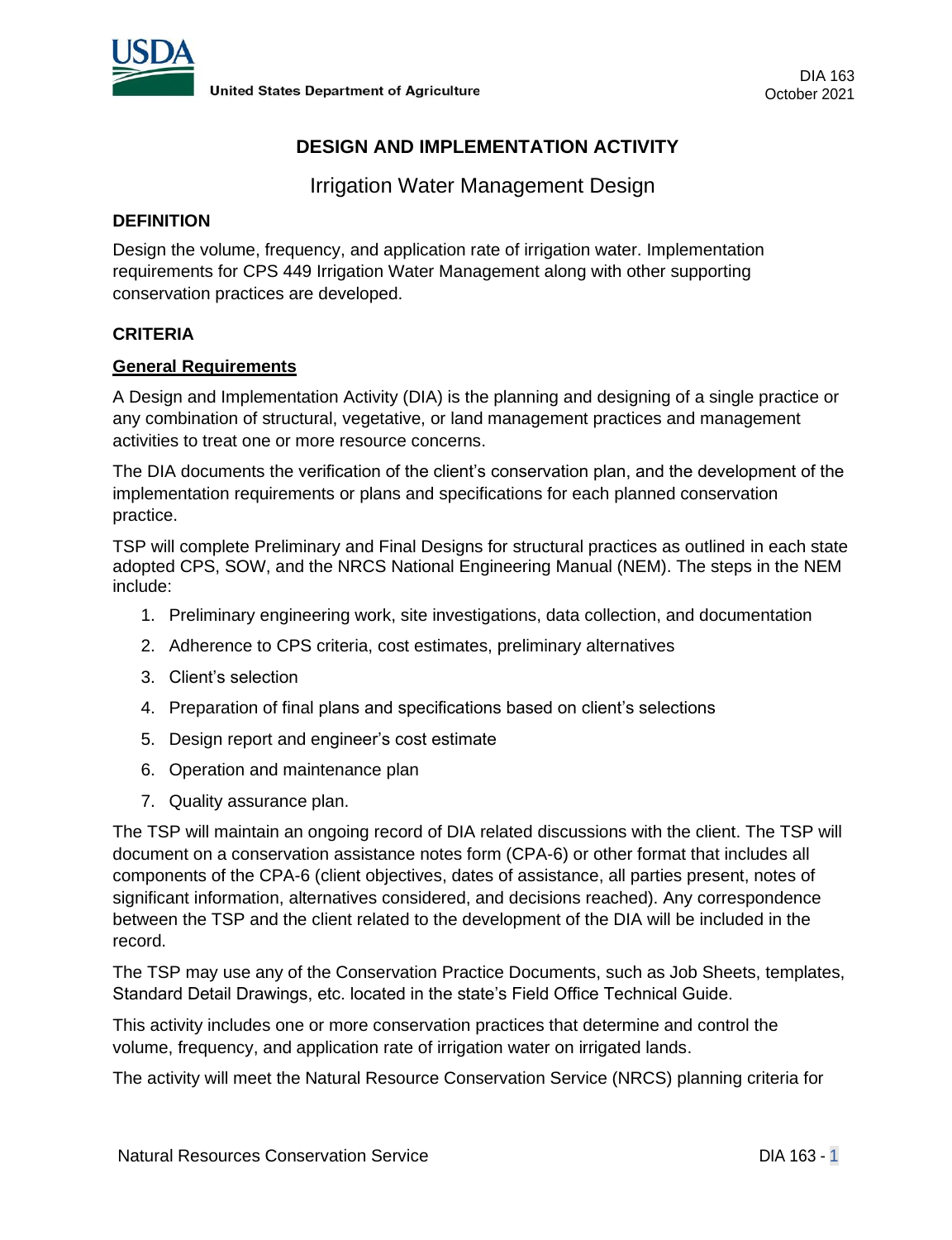one or more of the following resource concerns:

Inefficient Irrigation Water Use

Irrigation-induced Soil Erosion

Water Quality Degradation

Concentration of Salts or other Chemicals within Crop Root Zone

Degraded Air, Soil, or Plant Micro-climate

Poor Plant Productivity and Health

Inefficient Energy Efficiency of Equipment and Facilities

The activity will meet the state adopted NRCS Conservation Practice Standards (CPS) and Statements of Work (SOW) included in the client's conservation plan or EQIP Contract and include at least one of following:

Code 449 Irrigation Water Management

Code 441 Irrigation System, Microirrigation

Code 442 Sprinkler System

Code 443 Irrigation System, Surface and Subsurface

Code 430 Irrigation Pipeline

Code 428 Irrigation Ditch Lining

Code 388 Irrigation Field Ditch

Code 320 Irrigation Canal or Lateral

Code 587 Structure for Water Control

Code 436 Irrigation Reservoir

Code 447 Irrigation and Drainage Tailwater Recovery

Code 533 Pumping Plant

Code 464 Irrigation Land Leveling

Code 450 Anionic Polyacrylamide (PAM) Application

Code 610 Saline and Sodic Soil Management

#### **DELIVERABLES**

Two copies (hardcopy or electronic) of the plan must be developed—one for the client and one for the NRCS field office. At the client's request, Technical Service Provider (TSP) can deliver NRCS's copy to the NRCS Field Office. The client's copy must include the implementation requirements or plans, specifications, operation and maintenance, and quality assurance plan, unless the client requests other documents from this section. The NRCS copy must include all items identified herein. An additional electronic copy of the plan should also be uploaded on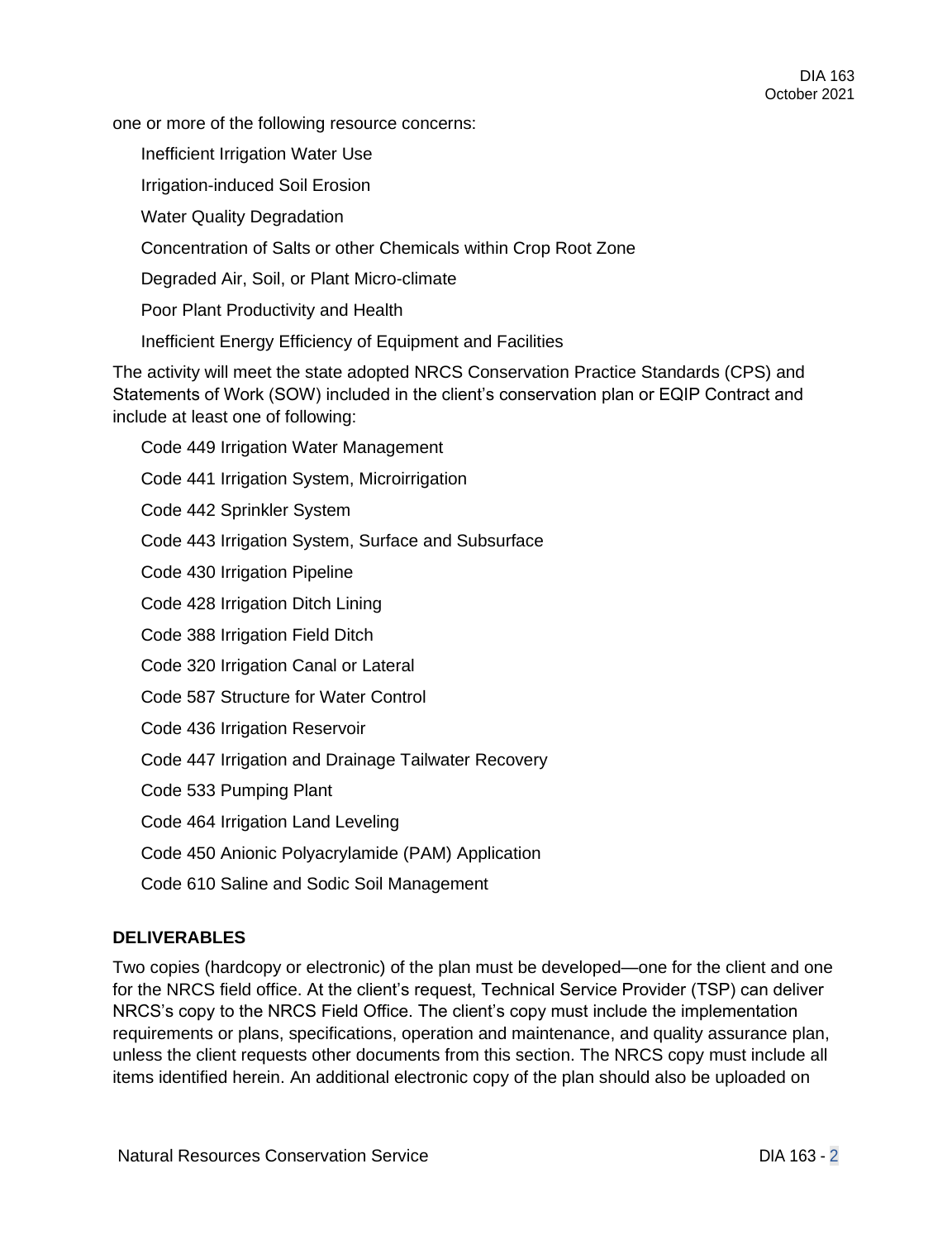#### NRCS Registry

# **1. Cover Page**

Cover page reporting the technical services provided by the TSP. Cover page(s) must include the following:

- a. Client information: Name, farm bill program, contract number, and contract item number.
- b. TSP information: name, address, phone number, email, TSP number, TSP expiration date; and county of service.
- c. Farm identification:
	- i. Farm name, owner name, street address, and county/state.
	- ii. Primary phone number of the client.
	- **iii. List of all practice and/or scenario designs included in this plan.**
- d. Statement by TSP that services provided:
	- i. Comply with all applicable Federal, State, Tribal, and local laws and requirements.
	- ii. Meet applicable NRCS standards, specifications, and program requirements.
	- iii. Are consistent with the conservation program goals and objectives for which the program contract was entered into by the client.
	- iv. Incorporate alternatives that are both cost effective and appropriate to address the resource issues.
- e. TSP certification statement: signature and date.
- f. Client acceptance statement:
	- i. A statement that the plans and specifications adequately represent existing conditions and the selected preliminary design alternatives, and the client understands and will abide with the operation and maintenance plans.
	- ii. Signature of the client and date the client received the plans.
- g. Block for NRCS reviewer acceptance (to be completed by NRCS).

#### **2. Conservation Assistance Notes and Correspondence**

- a. Conservation Assistance Notes (NRCS-CPA-6) or other format that includes all components of the CPA-6.
	- i. Document the client's objectives.
	- ii. Document each interaction with the client, include notes and results of that interaction, date, and initials of the TSP.
	- iii. Document each site visit, activity in the field, results of each site visit, all parties present, date, and initials of the TSP.
- b. Any correspondence between the TSP and the client relating to the development of the DIA.

#### **3. Maps**

- a. Maps to include, but not be limited to:
	- i. General location map of the implementation areas showing access roads to the location.
	- ii. Conservation Plan map (this may consist of several maps to account for the entire implementation area). This map may be obtained from the client.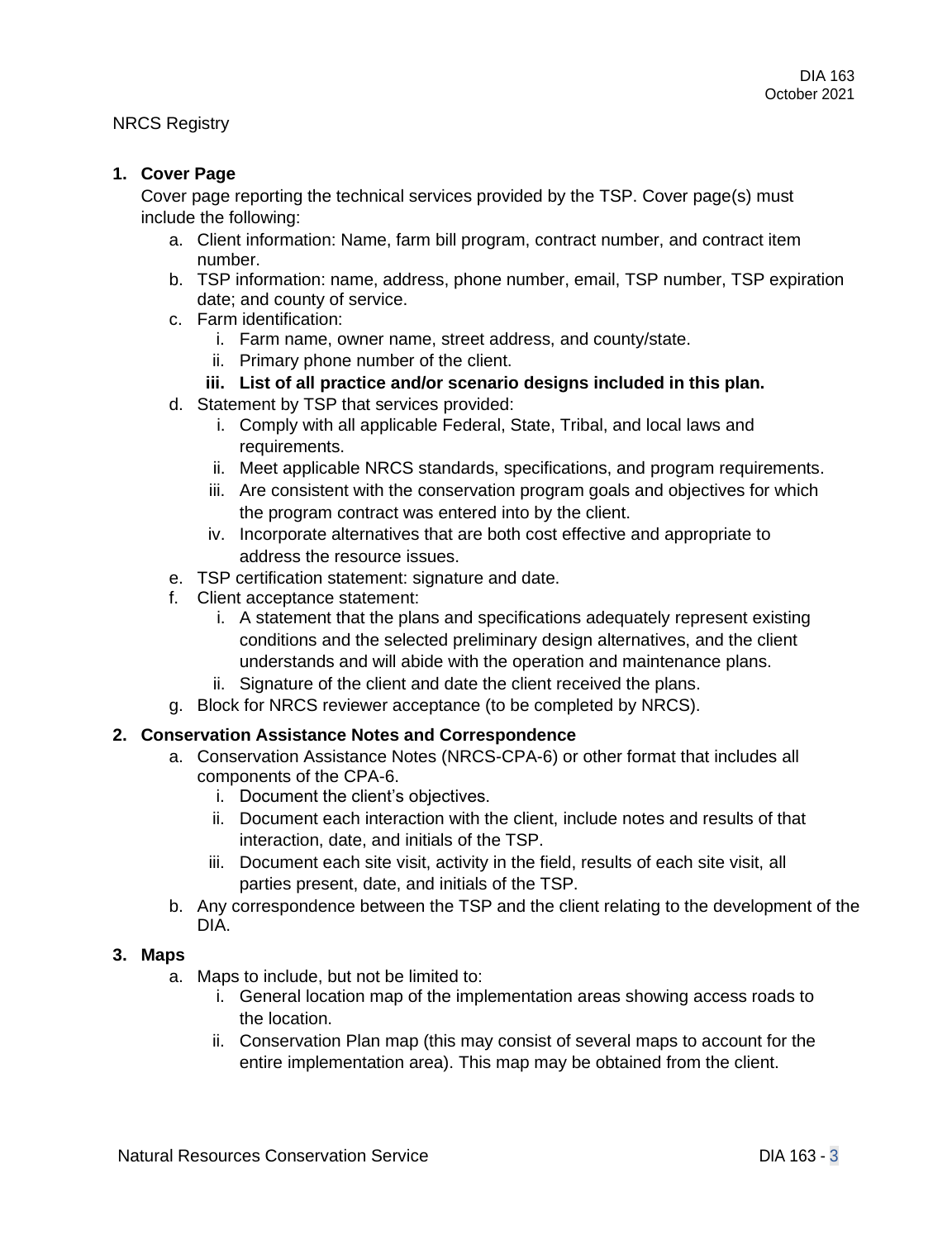- iii. Other maps, as needed, with appropriate interpretations.
- b. At a minimum, all maps developed for the DIA will include:
	- i. Title block showing:
		- Map title.
		- Client's name (individual or business).
		- Prepared with assistance from USDA NRCS
		- Assisted By [TSP planner's name].
		- Name of applicable conservation district, county, and State.
		- Date prepared.
	- ii. Map scale.
	- iii. Information needed to locate the implementation area, such as geographic coordinates, public land survey coordinates, etc.
	- iv. North arrow.
	- v. Appropriate map symbols and a map symbol legend on the map or as an attachment.

#### **4. Planning**

- a. Include and update, when needed, results from the NRCS approved assessment or tool used to evaluate irrigation water conservation opportunities and the client's conservation plan.
	- i. Performance characteristics of existing irrigation systems and management (e.g., estimates of irrigation system Distribution Uniformity (DU), and soil moisture by feel and appearance estimation method).
	- ii. Inventory of soils, crops, topography, water supply, existing physical features, drainage systems, and energy resources (e.g., soils on-site, crops grown, field high and low points, source water location, above-ground and buried utilities, existing surface and subsurface drainage facilities, and existing power equipment).
	- iii. Documentation of past water withdrawals and application, by crop.
	- iv. Basis of existing irrigation system and management performance data (e.g., field measurement, original equipment manufacturer (OEM) specification, etc.) and report any differences between reported and expected performance attributed to age, operation, maintenance of equipment or similar factors.
	- v. Rationale for irrigation system of management changes, if any, based on either:
		- Client's needs (e.g., manage salinity levels to within crop tolerance levels); or
		- to comply with CPS criteria.
	- vi. Irrigation water conservation recommendations that can meet CPS criteria and will improve irrigation efficiency, irrigation-induced soil erosion, water quality degradation, concentration of crop root zone constituents, degraded micro-climate, plant vigor, energy efficiency, and/or address the water management concerns of the client's operation.
- b. Using the criteria in the applicable state adopted CPS and the client's needs, develop preliminary design alternatives for each practice and/or scenario contracted in this DIA.
	- i. If applicable, provide a variety of different conditions for the same recommendation. For example:
		- Operation and maintenance changes of the existing irrigation system(s).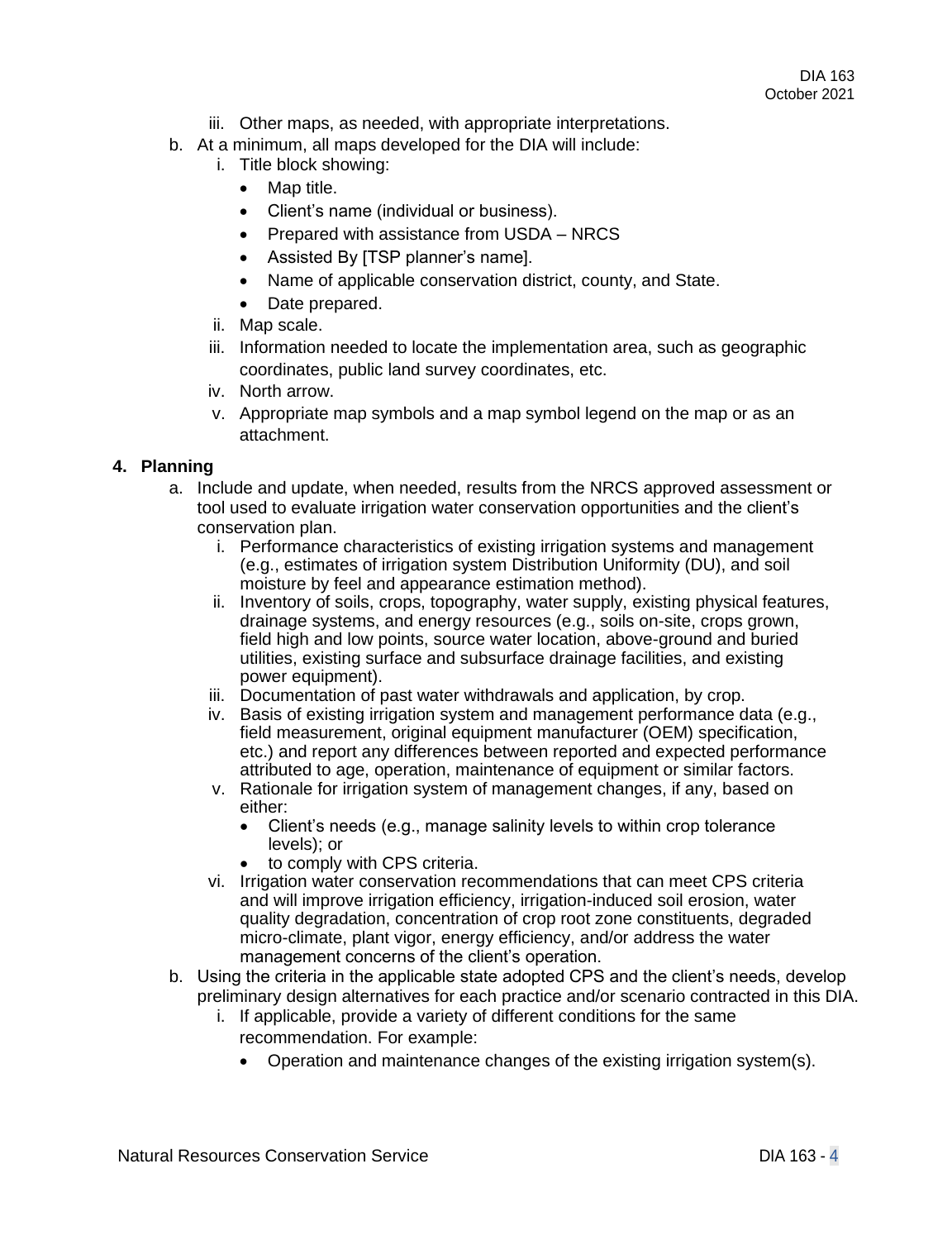- Adding technologies to improve demand management (e.g., irrigation scheduling, and conversion of irrigated cropland to dryland farming).
- Adding technologies to improve supply management (e.g., reuse of drainage water, and increased water storage capacity).
- ii. Estimate installation cost, in dollars, of each preliminary design alternative. Work includes developing preliminary layouts, determining feasibility of current infrastructure, determining performance specifications of proposed equipment, computing approximate quantities of all components, and estimating costs of equipment, materials, labor, permits, certifications, and related items required for installation and start-up of the system.
- iii. All preliminary design alternatives must be linked to improved monitoring and management of the volume, frequency, and application rate of irrigation water on irrigated lands.
- iv. Determine the applicable NRCS financial assistance payment schedule scenario, quantity and payment rates for the implementation of each preliminary design.
- c. Present each preliminary design alternative to the client and obtain the client's selections. Document the selections and date received.

# **5. Documentation**

- a. Provide documentation of the following:
	- i. Surveys
	- ii. Geological Investigations
	- iii. Testing
	- iv. Layouts of all components
	- v. Material specifications
	- vi. Infrastructure and other considerations
	- vii. Structural, foundation, hydraulic, and other design computations and analysis
	- viii. Design checking and reviews
	- ix. Facilitating practices or components that support the irrigation system(s) or management modification.
- b. Computations, analysis, and other items that support and ensure adherence to the CPS criteria and are needed to develop the plans and specifications.
- c. Engineer's cost estimate of each final design, including costs of components, materials, equipment, and labor required for demolition, relocation, installation, disposal and startup; fees for disposal, permits, and certifications; charges for testing and other quality assurance activities; and all other costs associated with the implementation of each design.
- d. Quality assurance activities that are required during installation to ensure the equipment, materials, and installations meet the design intent, function properly, provide the computed conservation benefits, and can be certified as meeting the plans and specifications.
- e. Other information as required in the CPS Statement of Work, including but not limited to, practice purpose, list of permits, facilitating practices, and state required items that affect safety and other environmental concerns.